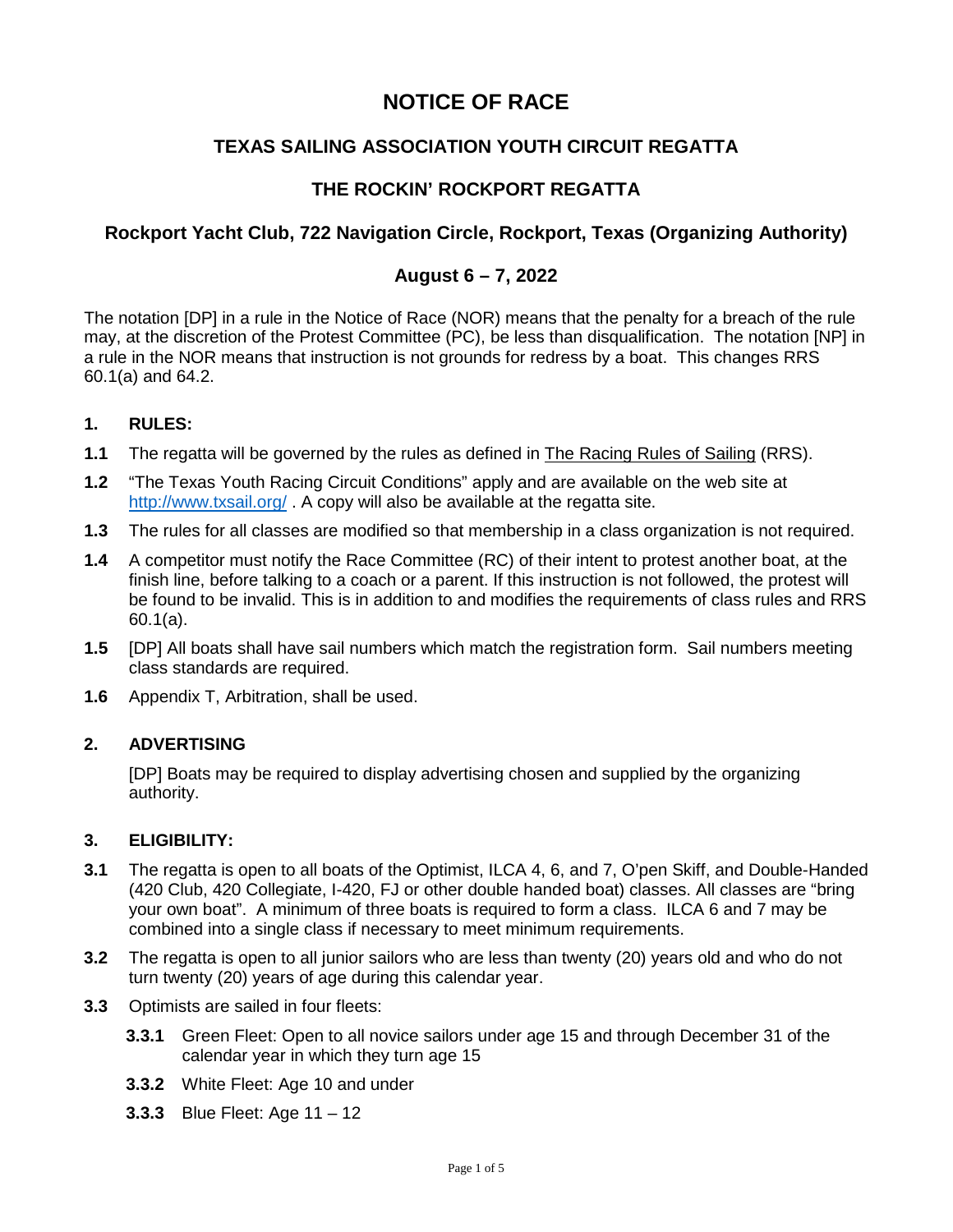## **3.3.4** Red Fleet: Age 13 – 15

**3.4** For Optimist White, Blue and Red fleets, skipper's age on the first day of the regatta determines his or her fleet. Skippers move fleets on their 11th and 13th birthdays. Those turning 15 may continue in Red fleet through December 31 of that year.

## **4. ENTRY FEE:**

- **4.1** The entry fee is \$65 for each sailor, whether in single or double-handed boats. A late fee of \$25 (per boat) will be assessed for registrations after Friday, July 29, 2022, at midnight one (1) week prior to the Saturday of the regatta. Make all registration checks payable to Rockport Yacht Club.
- **4.2** The entry fee includes one regatta gift and the following meals for each sailor: breakfast and lunch on Saturday; and breakfast and lunch on Sunday. Meal tickets for the weekend will be available on-site for non-competitors for a charge of \$15; \$10 for children 12 or under. A complimentary welcome social for sailors and their families will be provided by the yacht club on Friday evening.
- **4.3** Refund Policy
	- **4.3.1** After July 29, 2022 entry fees are NON-REFUNDABLE due to fixed costs associated with the event.
	- **4.3.2** In the event of the regatta being cancelled by the Organizing Authority, entry fees will be refunded.

## **5. REGISTRATION AND CHECK IN:**

- **5.1** Pre-Registration is encouraged and may be completed online at<http://www.txsail.org/>
- **5.2** Meals and/or giveaways may not be available for late registrants.
- **5.3** All sailors are required to check in on-site, even if the sailor pre-registered. Registration and check-in at the regatta will be conducted at the registration table on Saturday, August 6, 2022, between 8:00 a.m. and 9:15 a.m. at the Clubhouse.
- **5.4** Execution of a **Liability Release Agreement** as set forth in the Registration Form shall be required. Parents are urged to provide a signed **Medical Consent Form** to enable other adults to obtain emergency medical services in the event of the parents' unavailability during the regatta.

### **6. PRELIMINARY SCHEDULE (subject to change):**

- **6.1** Subject to the decisions of the Race Committee, six or more races are scheduled.
- **6.2** The schedule for the regatta is:

Friday, August 5, 2022

1700-2100 The Club will be open to allow unloading of boats into secure area (complimentary welcome social for sailors and their families).

| Saturday, August 6, 2022 |                                                                                                                                                                      |
|--------------------------|----------------------------------------------------------------------------------------------------------------------------------------------------------------------|
| 0800-0930                | <b>Breakfast</b>                                                                                                                                                     |
| 0800-0915                | Registration and check-in at the Clubhouse                                                                                                                           |
| 0930                     | Skipper's Meeting in the Clubhouse (Attendance Mandatory).                                                                                                           |
| 1100                     | Warning Signal for the first race, additional races to follow                                                                                                        |
| <b>Between Races</b>     | Lunch will be provided to sailors during breakfast to take with them for on<br>the water or at the Clubhouse (for Opti Green Fleet sailors and non-<br>participants) |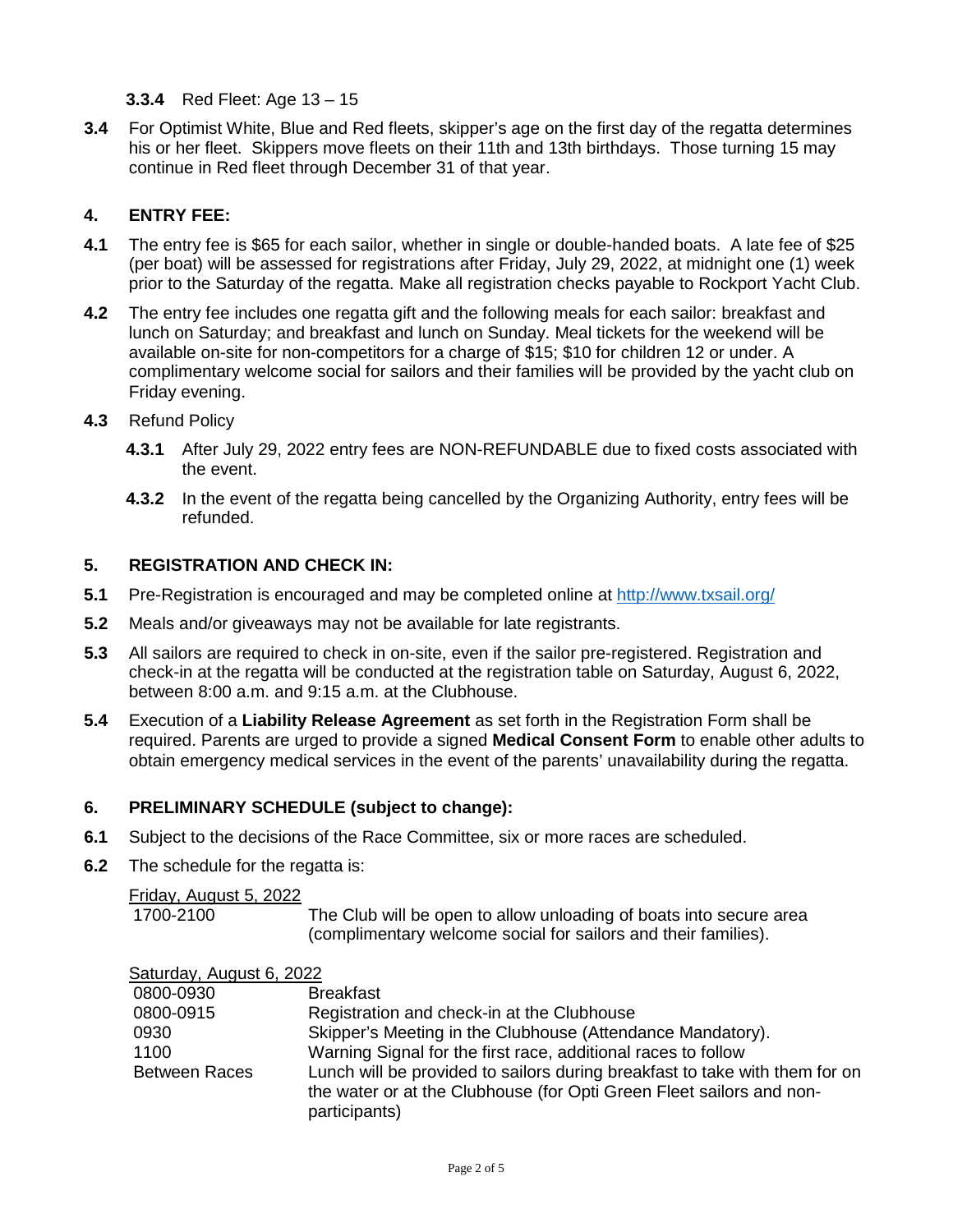Sunday, August 7, 2022

| 0730-0900  | <b>Breakfast</b>                                                       |
|------------|------------------------------------------------------------------------|
| 0900       | Coaches/Parents Meeting in the Clubhouse                               |
| 1030       | Warning Signal for the first race, additional races to follow          |
| 1400       | No first warning signal after this time                                |
| <b>TBD</b> | The lunch and awards ceremony will be served at the Clubhouse one hour |
|            | after the last race of the day. Opti Green Fleet ceremony may occur    |
|            | earlier, one hour after their last race of the day.                    |

**6.3** Attendance at the Skippers' Meeting held at 0930 on Saturday of the regatta at the Clubhouse is mandatory. Attendance at the Coaches/Parents Meeting held at 0900 on Sunday is strongly encouraged.

### **7. SAILING INSTRUCTIONS:**

Sailing Instructions will be provided prior to the Skipper's Meeting and posted on the Notice Board located inside by the restrooms of the Clubhouse. They will also be posted on the TSA Website [\(http://www.txsail.org/\)](http://www.txsail.org/) and the Rockport Yacht Club website [\(www.rockportyachtclub.org\)](http://www.rockportyachtclub.org/TSA_Youth_Regatta.php).

#### **8. VENUE:**

Races will be conducted on the waters of Rockport Harbour and Aransas Bay south of Allegro Island, west and north of the Intracoastal Waterway.

#### **9. COURSES:**

Courses will be described in detail in the Sailing Instructions and may include windward/leeward, triangle, box, or Olympic-style courses.

#### **10. PENALTY SYSTEM**

RRS 44.1 is changed so that the Two-Turn Penalty is replaced by the One-Turn Penalty.

#### **11. SCORING:**

- **11.1** The Low Point System of Appendix A will apply with the following changes:
	- **11.1.1** One (1) completed race is required to constitute a regatta.
	- **11.1.2** When five (5) or more races have been completed, a boat's series score will be the total of their race scores excluding her worst score.
	- **11.1.3** When ten (10) or more races have been completed, a boat's series score will be the total of her race scores excluding her two (2) worst scores.

#### **12. SAFETY:**

**12.1 [DP] RRS 40.1 is in effect so that each competitor shall wear a U.S. Coast Guard approved life jacket (PFD), in good condition, that is 100% dependent on foam for flotation (i.e., inherently buoyant) and the appropriate size for the sailor, at all times while on the water, except for brief periods while adding or removing clothing. A violation of this instruction may be protested by race officials or a competitor; however, an inadvertent and momentary breach of this instruction may receive a penalty less than disqualification at the discretion of the protest committee. A pinnie may be worn outside of the PFD. This changes RRS 64.2.**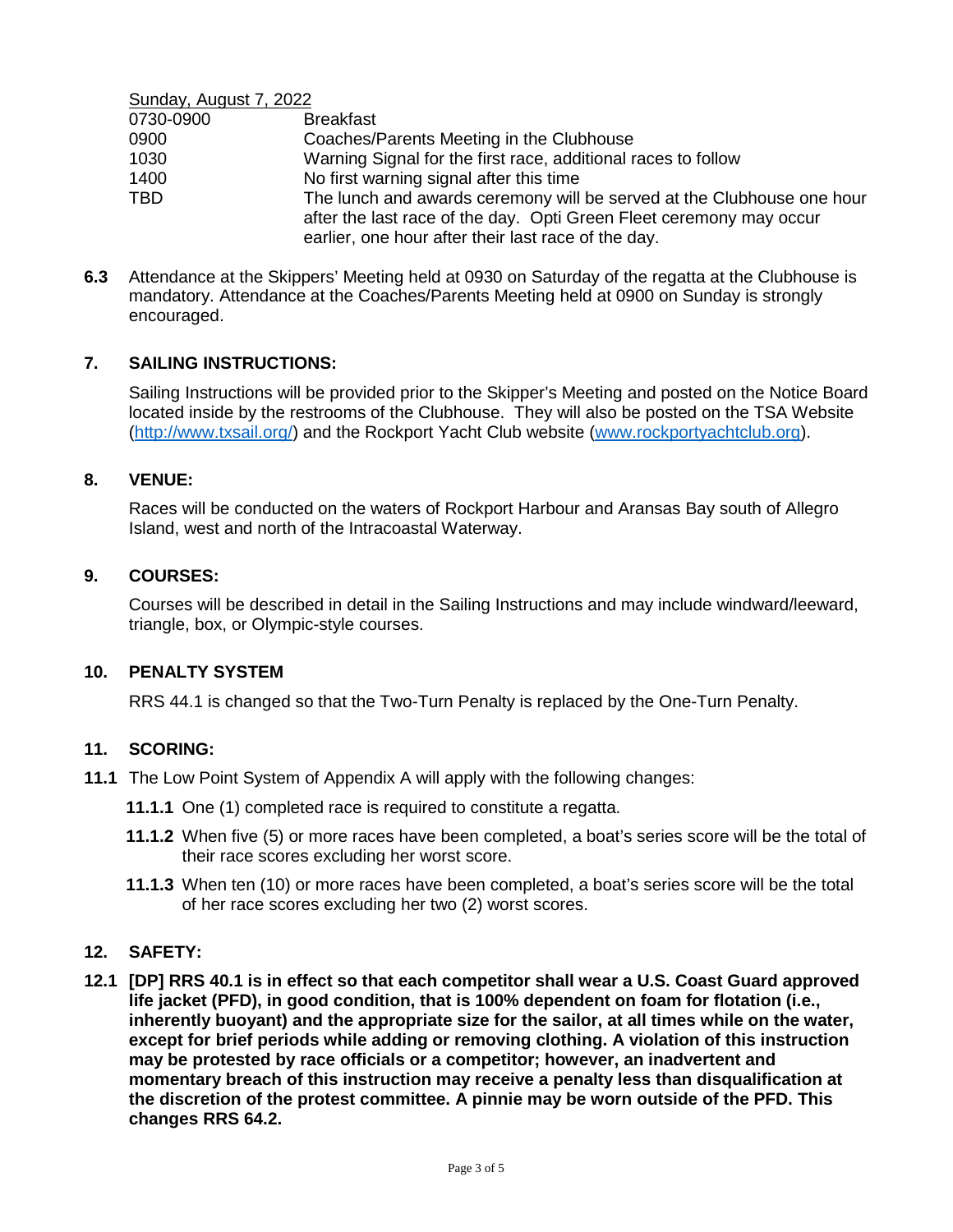- **12.2** Absolutely NO ALCOHOLIC BEVERAGES or other mind-altering drugs are allowed on any race committee, support, coach, parent, or spectator boat in the racing area.
- **12.3** Every boat in the racing area, whether team leader, coach, parent, or spectator boat is required to comply with U.S. Coast Guard regulations for equipment carried aboard, including a working VHF radio monitoring the race course channel to be designated in the Sailing Instructions and Channel 16 for safety support.
- **12.4** [DP] All support boats that are required by Texas state law, must wear a safety kill-switch lanyard, especially when in the proximity of and approaching sailors in and on the water. If a support boat is required to use a kill switch and is not equipped with or is not using a kill switch, the support boat may be subject to protest.

## **13. RISK, DISCLAIMER OF LIABILITY & PERSONAL CONDUCT:**

- **13.1** Competitors participate in the regatta at their own risk. See RRS 3 (Decision to Race). The organizing authority will not accept any liability for material damage or personal injury, or death sustained in conjunction with or prior to, during, or after this event.
- **13.2** Competitors will accept full responsibility for all his/her actions during any activity related to the event. This includes on-shore activities before, during and after the regatta until such time as they leave the venue for home or the airport.

# **14. MISCONDUCT AND PROHIBITED SUBSTANCES:**

- **14.1** All competitors and support persons (including coaches and parents) are expected to maintain the highest levels of conduct throughout the entire event until such time as they leave for home or the airport. Enforcement of discipline and conduct shall be conducted as per RRS 69 and/or the policies and procedures of US Sailing (Regulation 15.01).
- **14.2** Prohibited Substances
	- **14.2.1** Per US SAILING Regulation 10.03B and 10.03C, for Junior and Youth events or for Junior or Youth competitors in any Texas Sailing Association Junior event, no participant or competitor shall use or possess, either on or off the water: 1. Marijuana or any other substance if possession is illegal under state or federal law; 2. Any alcoholic beverages. This regulation is in effect from date and time of arrival through date and time of departure from the locale.
	- **14.2.2** An alleged breach of one of these regulations shall not be grounds for a protest. This changes RRS 60.1(a), 60.2(a) and 60.3(a). If a competitor is found to have breached one of these elements, they shall be excluded from the remaining races of the series and, where practicable, be removed from the regatta venue and sent home. When a competitor withdraws from part of an event, the scores of all completed races shall stand for the purposed of determining the seeding or subsequent rounds or stages in the event. However, that competitor's boat/team will no longer be eligible to compete in the event, shall be removed from the final event scores, and each boat/team with a worse finishing place in the event shall be moved up one place.
	- **14.2.3** Hearings related to NOR 15.1 and 15.2 will be held in accordance with the recommendations of Appendix M5 of the RRS. The officers for hearing a violation will consist of the Chief Judge, acting as chairperson of the hearing, the Protest Committee and the Chairperson of the Texas Sailing Association Junior Committee or his or her designee in the event he or she is not present. The regatta chair shall serve ex officio as a nonvoting member of the panel and will have an open right to express his or her views during the hearing process.